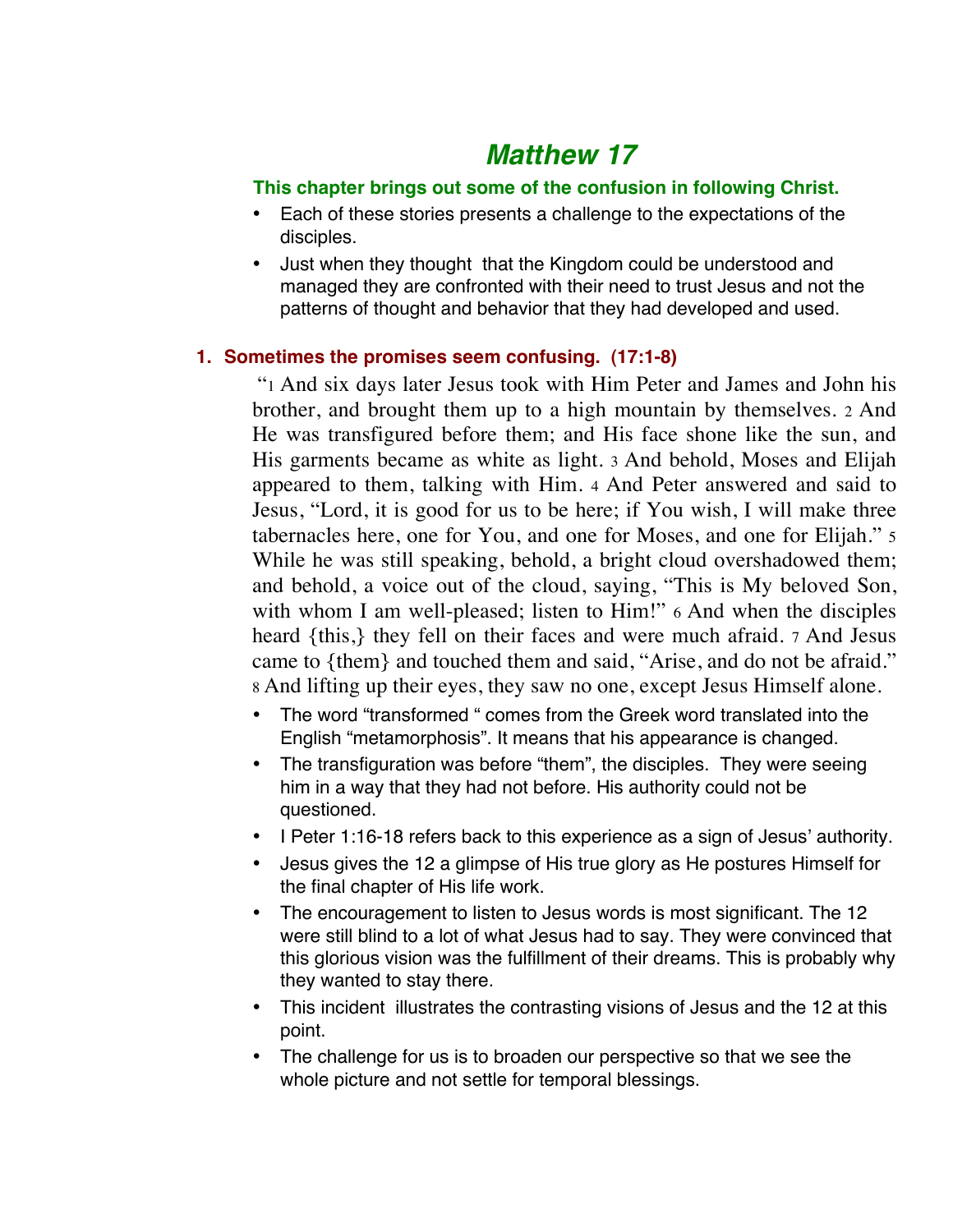9 And as they were coming down from the mountain, Jesus commanded them, saying, "Tell the vision to no one until the Son of Man has risen from the dead."10 And His disciples asked Him, saying, "Why then do the scribes say that Elijah must come first?" 11 And He answered and said, "Elijah is coming and will restore all things; 12 but I say to you, that Elijah already came, and they did not recognize him, but did to him whatever they wished. So also the Son of Man is going to suffer at their hands." 13 Then the disciples understood that He had spoken to them about John the Baptist.

- Elijah was expected to restore all things—to bring about a state of justice and true worship. If that were so, how could it be that Messiah would be killed in such a restored environment. This interpretation makes sense both of Matthew's ("therefore") and of Mark 9:10. If Jesus as Messiah whose messiahship the disciples do not now doubt) must *suffer* , then how could it be said that Elijah must first come *to restore all things?*
- Jesus tells them that Elijah has already come in the person of John but he was not recognized as the Elijah who would open the door for Jesus as Messiah.
- Jesus also suggests that Elijah will come again (presumably before the second advent).
- The disciples were not putting the picture together so as to see the Messianic age fulfilled in Jesus.
- Jesus saw his own fate in the death of John the Baptist.
- The challenge for us is to put all the pieces together to get the true big picture.

### **2. Sometimes the means of ministry seems confusing. (17:14-18)**

14 And when they came to the multitude, a man came up to Him, falling on his knees before Him, and saying, 15 "Lord, have mercy on my son, for he is a lunatic, and is very ill; for he often falls into the fire, and often into the water. 16 And I brought him to Your disciples, and they could not cure him." 17 And Jesus answered and said, "O unbelieving and perverted generation, how long shall I be with you? How long shall I put up with you? Bring him here to Me." 18 And Jesus rebuked him, and the demon came out of him, and the boy was cured at once. 19 Then the disciples came to Jesus privately and said, "Why could we not cast it out?" 20 And He said to them, "Because of the littleness of your faith; for truly I say to you, if you have faith as a mustard seed, you shall say to this mountain, 'Move from here to there,' and it shall move; and nothing shall be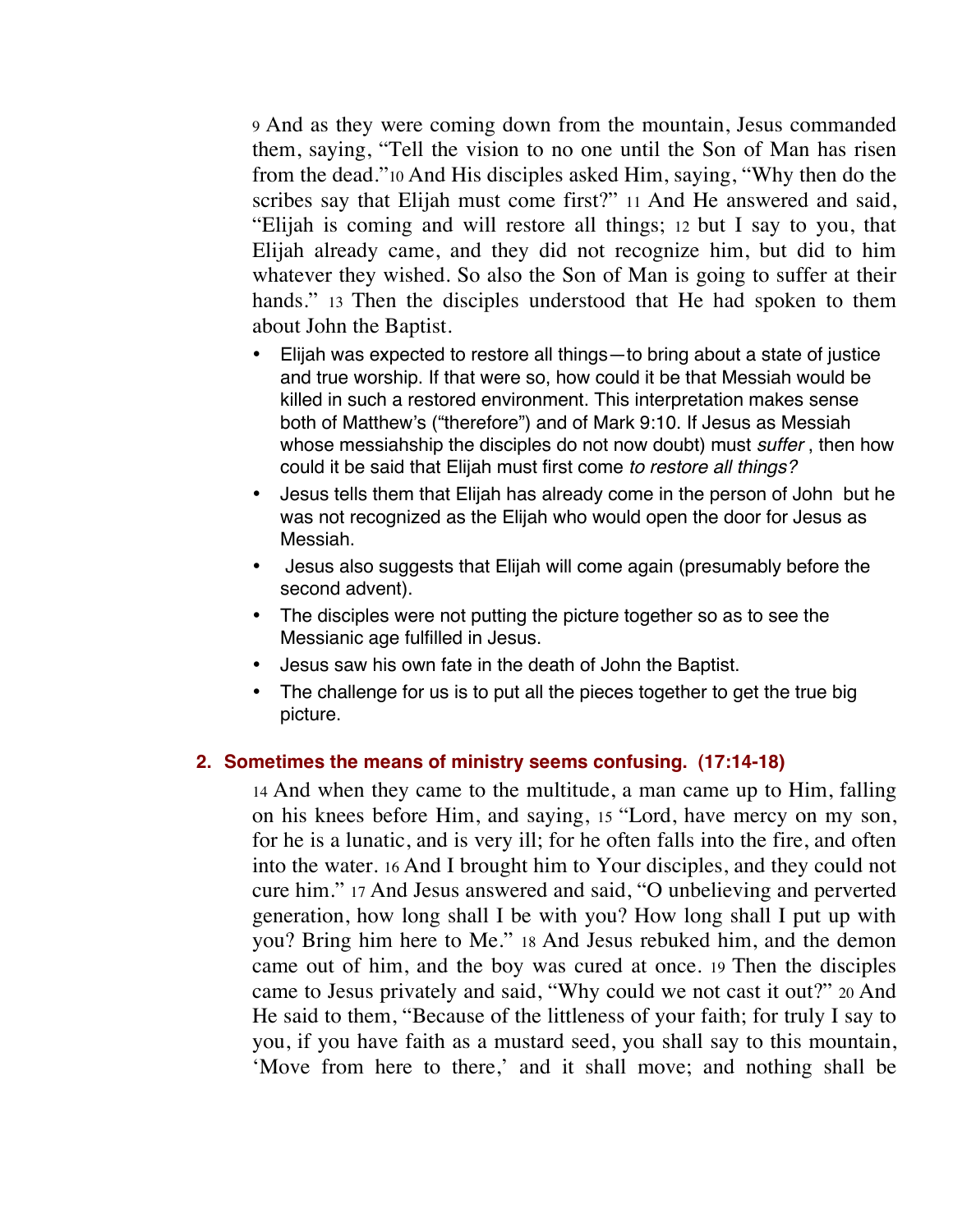impossible to you. 21 "But this kind does not go out except by prayer and fasting."

- The point of this story seems not to center on Jesus' power to heal as it does on the disciples' failure to heal. The disciples' failures are a recurring theme throughout this section (14:16-21, 26-27, 28-31; 15:16, 23, 33; 16:5, 22; 17:4, 10-11). This failure in their healing ministry at first seems strange, since Jesus had clearly given them power to heal and exorcise demons (10:1, 8). Yet it is part of the pattern of the disciples' advance and failure. In other situations they had shown lack of faith (14:26-27, 31; 15:5, 8)—a reminder that their power to do kingdom miracles was not their own but, unlike magic, was entirely derivative and related to their own walk of faith.
- Why the disciples failed is not revealed although Jesus suggests that they were not exercising faith.
- The call for prayer and fasting is applied to the 12 not Jesus. This would be a sign of their faith.
- The fact that their faith was little (vs.20) is hard to harmonize with Jesus' remark that even a "little " faith can move a mountain.
- This is obviously a figure of speech in that no one has actually moved a mountain into the sea by faith.
- The challenge for us is when we seem to be following orders but nothing works.

## **3. Sometimes our expectations seem confusing. (17:22-23)**

22 And while they were gathering together in Galilee, Jesus said to them, "The Son of Man is going to be delivered into the hands of men; 23 and they will kill Him, and He will be raised on the third day." And they were deeply grieved.

- The crisis of visions is dramatic at this point.
- In this chapter, Jesus taunts the Pharisees and forces their true colors to show. The essence of the chapter is in verse 30 "He who is not with Me is against Me; and he who does not gather with Me scatters."
- The challenge for us is how do we respond to the realization that God's plans and ours are going in different directions?

## **4. Sometimes the allegiances seem confusing. (17:24-27)**

24 And when they had come to Capernaum, those who collected the twodrachma tax came to Peter, and said, "Does your teacher not pay the twodrachma tax?" 25 He said, "Yes." And when he came into the house, Jesus spoke to him first, saying, "What do you think, Simon? From whom do the kings of the earth collect customs or poll-tax, from their